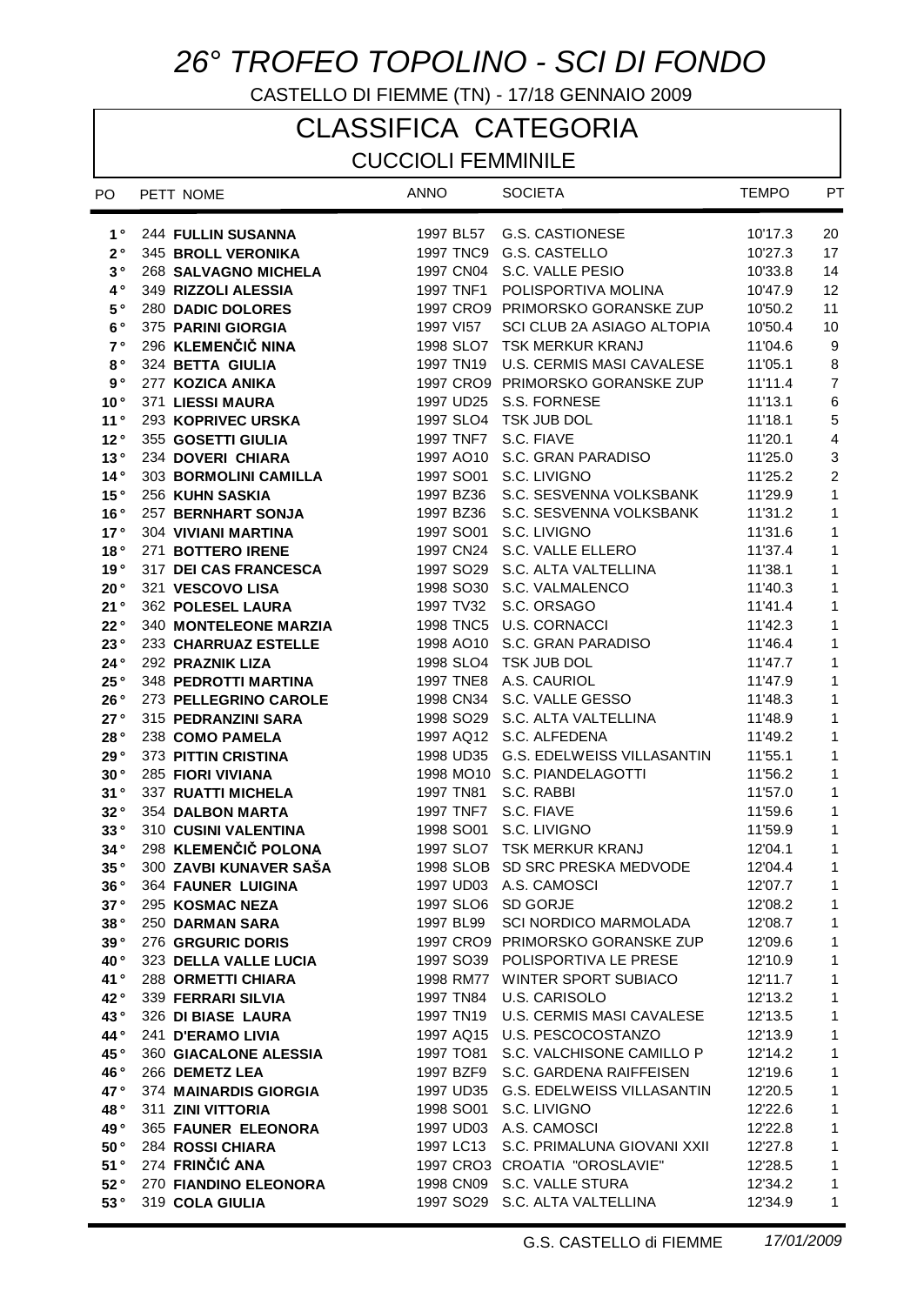| 54°           | 370 PATINI ASIA                 |                      | 1998 UD25 S.S. FORNESE               | 12'35.9 | 1                          |
|---------------|---------------------------------|----------------------|--------------------------------------|---------|----------------------------|
| 55°           | <b>320 CANCLINI STEFANIA</b>    |                      | 1997 SO29 S.C. ALTA VALTELLINA       | 12'36.7 | $\mathbf{1}$               |
| 56°           | 247 VALLAZZA MAURA              |                      | 1998 BL69 S.C. VALZOLDANA            | 12'37.1 | $\mathbf{1}$               |
| 57°           | 251 DE GRANDI LISA              |                      | 1998 BL99 SCI NORDICO MARMOLADA      | 12'40.3 | $\mathbf{1}$               |
| 58°           | 314 GAGLIA CHIARA               |                      | 1998 SO29 S.C. ALTA VALTELLINA       | 12'42.3 | $\mathbf{1}$               |
| 59°           | <b>330 TURRA CRISTINA</b>       |                      | 1998 TN30 U.S. PRIMIERO SAN MARTINO  | 12'45.2 | $\mathbf{1}$               |
| 60°           | 289 MICOZZI MARIANNA            |                      | 1997 RM77 WINTER SPORT SUBIACO       | 12'50.8 | $\mathbf{1}$               |
| 61°           | <b>333 MATTIOLI ARIANNA</b>     |                      | 1997 TN71 U.S. LITEGOSA              | 12'53.8 | $\mathbf{1}$               |
| 62°           | 275 RAJNOVIC SARA               |                      | 1997 CRO9 PRIMORSKO GORANSKE ZUP     | 12'54.4 | $\mathbf{1}$               |
| 63°           | 341 DEFRANCESCO NADINE          |                      | 1997 TNC5 U.S. CORNACCI              | 12'55.0 | $\mathbf{1}$               |
| 64°           | 279 RENKA LANA                  |                      | 1997 CRO9 PRIMORSKO GORANSKE ZUP     | 12'56.0 | $\mathbf{1}$               |
| 65°           | <b>282 RAMON JULIA</b>          |                      | 1997 ESP1 FED. SPAGNOLA FEDI         | 13'01.6 | $\mathbf{1}$               |
| 66°           | <b>328 TAUFER CARLOTTA</b>      |                      | 1998 TN30 U.S. PRIMIERO SAN MARTINO  | 13'02:5 | $\mathbf{1}$               |
| 67°           | <b>322 BRICALLI NICOLE</b>      |                      | 1998 SO30 S.C. VALMALENCO            | 13'03.0 | $\mathbf{1}$               |
| 68°           | 299 MISOTIC REBEKA              |                      | 1998 SLOA ND RATECE - PLANICA        | 13'04.1 | $\mathbf{1}$               |
| 69°           | <b>239 SCIULLO ASSUNTA</b>      |                      | 1997 AQ15 U.S. PESCOCOSTANZO         | 13'04.8 | $\mathbf 1$                |
| 70°           | <b>264 PRINOTH VERENA</b>       |                      | 1997 BZF9 S.C. GARDENA RAIFFEISEN    | 13'05.7 | $\mathbf 1$                |
| 71°           | 367 QUINZ LUANA                 |                      | 1998 UD03 A.S. CAMOSCI               | 13'07.1 | $\mathbf 1$                |
| 72°           | 306 ZINI MICHELA                |                      | 1998 SO01 S.C. LIVIGNO               | 13'11.0 | $\mathbf{1}$               |
| 73°           | <b>242 DE LIBERATO ROSSELLA</b> |                      | 1998 AQ17 S.C. BARREA                | 13'11.3 | $\mathbf{1}$               |
| 74°           | <b>237 SERONE GIULIA</b>        | 1997 AQ05 S.C. OPI   |                                      | 13'12.2 | $\mathbf{1}$               |
| 75°           | 307 CONFORTOLA CONSUELO         |                      | 1997 SO01 S.C. LIVIGNO               | 13'14.6 | $\mathbf{1}$               |
| 76°           | <b>353 FELICETTI ANGELICA</b>   |                      | 1998 TNF3 U.S. DOLOMITICA            | 13'16.2 | $\mathbf{1}$               |
| 77°           | 254 TELSER VERENA               |                      | 1998 BZ17 ASV.PRAD/RAIFFEISEN/WERB   | 13'17.1 | $\mathbf{1}$               |
| 78°           | 335 CORRADINI KARIN             |                      | 1998 TN80 U.S. STELLA ALPINA         | 13'18.3 | $\mathbf{1}$               |
| 79°           | 318 COMPAGNONI MARIA            |                      | 1997 SO29 S.C. ALTA VALTELLINA       | 13'19.2 | $\mathbf{1}$               |
| 80°           | <b>246 DEL LONGO SILVIA</b>     |                      | 1997 BL69 S.C. VALZOLDANA            | 13'20.9 | $\mathbf{1}$               |
| 81°           | <b>359 PACOT MARIA SOLE</b>     |                      | 1998 TO81 S.C. VALCHISONE CAMILLO P  | 13'21.3 | $\mathbf{1}$               |
| 82°           | <b>269 CENTARO LETIZIA</b>      |                      | 1997 CN04 S.C. VALLE PESIO           | 13'21.5 | $\mathbf{1}$               |
| 83°           | <b>265 RUNGGALDIER ANNA</b>     |                      | 1997 BZF9 S.C. GARDENA RAIFFEISEN    | 13'26.9 | $\mathbf{1}$               |
| 84°           | <b>369 DEL FABBRO JALISSA</b>   |                      | 1997 UD03 A.S. CAMOSCI               | 13'28.3 | $\mathbf{1}$               |
| 85°           | <b>356 FARINA FRANCESCA</b>     | 1998 TNF7 S.C. FIAVE |                                      | 13'31.9 | $\mathbf{1}$               |
| 86°           | 372 OBALLA ELENA                |                      | 1998 UD35 G.S. EDELWEISS VILLASANTIN | 13'34.4 | $\mathbf{1}$               |
| 87°           | <b>301 CUSINI CLARISSA</b>      |                      | 1998 SO01 S.C. LIVIGNO               | 13'41.6 | $\mathbf{1}$               |
| 88°           | 329 ZUGLIANI GIULIA             |                      | 1998 TN30 U.S. PRIMIERO SAN MARTINO  | 13'44.0 | $\mathbf{1}$               |
| 89°           | 258 JORG JOHANNA                |                      | 1998 BZ36 S.C. SESVENNA VOLKSBANK    | 13'45.4 | $\mathbf{1}$               |
| 90°           | 352 DELLANTONIO MICHELA         |                      | 1998 TNF3 U.S. DOLOMITICA            | 13'47.6 | $\mathbf 1$                |
| 91°           | 327 STENGHEL DANIELA            |                      | 1998 TN24 S.C. MILLEGROBBE LAVARON   | 13'50.8 | $\overline{\phantom{0}}$ 1 |
| 92°           | 297 GOLMAJER OSMIČ ROZI         |                      | 1998 SLO7 TSK MERKUR KRANJ           | 13'52.4 | 1                          |
| $93°$         | 255 FABI DANIELA                |                      | 1997 BZ36 S.C. SESVENNA VOLKSBANK    | 13'52.9 | $\mathbf{1}$               |
| 94°           | <b>363 CARLET ERICA</b>         |                      | 1998 TV32 S.C. ORSAGO                | 13'56.0 | $\mathbf{1}$               |
| 95°           | 332 SCALET IRENE                |                      | 1998 TN30 U.S. PRIMIERO SAN MARTINO  | 13'58.9 | $\mathbf{1}$               |
| 96°           | 272 BOETTI LAURA                |                      | 1998 CN24 S.C. VALLE ELLERO          | 13'59.9 | $\mathbf{1}$               |
| 97°           | 291 FINZGAR META                | 1998 SLO1 TSK BLED   |                                      | 14'03.8 | 1                          |
| 98 $^{\circ}$ | 308 CUSINI DEBORA               |                      | 1998 SO01 S.C. LIVIGNO               | 14'04.1 | $\mathbf{1}$               |
| 99 $^{\circ}$ | <b>302 BORMOLINI LAURA</b>      |                      | 1998 SO01 S.C. LIVIGNO               | 14'05.4 | 1                          |
| 100°          | 316 DEI CAS ELEONORA            |                      | 1998 SO29 S.C. ALTA VALTELLINA       | 14'06.3 | 1                          |
| 101 °         | 294 TODOROVIC TJASA             | 1997 SLO6 SD GORJE   |                                      | 14'09.1 | $\mathbf{1}$               |
| 102°          | 368 GOLYSHEVA NADIA             |                      | 1998 UD03 A.S. CAMOSCI               | 14'09.8 | 1                          |
| 103 °         | <b>361 TRESSO MADDALENA</b>     |                      | 1998 TO81 S.C. VALCHISONE CAMILLO P  | 14'14.7 | $\mathbf{1}$               |
| 104°          | 267 ANSALDI ANNALISA            |                      | 1998 CN04 S.C. VALLE PESIO           | 14'18.8 | $\mathbf{1}$               |
| 105 °         | 305 SILVESTRI DESIREE'          |                      | 1997 SO01 S.C. LIVIGNO               | 14'19.0 | $\mathbf{1}$               |
| 106 °         | 312 CUSINI ELENA                |                      | 1998 SO01 S.C. LIVIGNO               | 14'26.5 | $\mathbf{1}$               |
| 107°          | 331 DEPAOLI ANNA                |                      | 1998 TN30 U.S. PRIMIERO SAN MARTINO  | 14'28.6 | $\mathbf{1}$               |
| 108°          | 248 DEL LONGO LINDA             |                      | 1997 BL69 S.C. VALZOLDANA            | 14'29.6 | $\mathbf{1}$               |
| 109°          | 236 ROPPA ERICA                 |                      | 1997 AO10 S.C. GRAN PARADISO         | 14'30.5 | 1                          |
| 110 °         | 249 PANCIERA CHIARA             |                      | 1998 BL69 S.C. VALZOLDANA            | 14'44.7 | 1                          |
| 111 °         | <b>263 VARRONE MARTINA</b>      |                      | 1998 BZA2 SCI CLUB SAN MICHELE APPIA | 14'47.0 | 1                          |
| 112 °         | 278 STARCEVIC KARLA             |                      | 1997 CRO9 PRIMORSKO GORANSKE ZUP     | 14'53.3 | 1                          |
| 113 °         | 309 LAZZERI ANNALISA            |                      | 1998 SO01 S.C. LIVIGNO               | 15'05.4 | 1                          |
| 114 °         | 313 ROMANI AURORA               |                      | 1998 SO29 S.C. ALTA VALTELLINA       | 15'07.2 | 1                          |
|               |                                 |                      |                                      |         |                            |